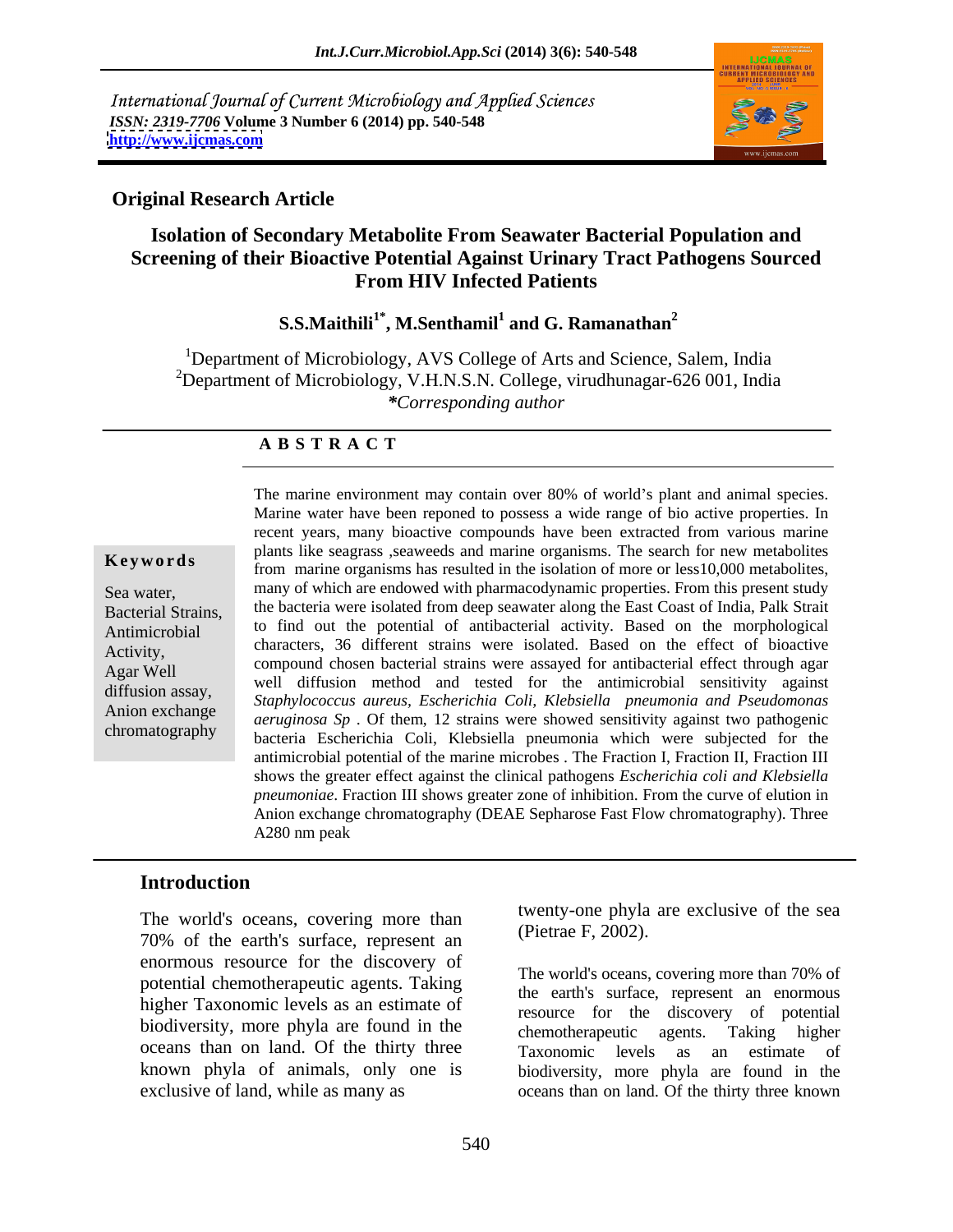phyla of animals, only one is exclusive of land, safer having no or less toxicity or side while as many as twenty-one phyla are effects when used for therapeutic exclusive of the sea (Pietrae F, 2002). applications to humans(Piel J. et al., Compared to those living as planktonic  $2004$ . cells. First, the bacteria are maintained in the selected micro environment where population survival does not depend on rapid multiplication. This is especially advantageous in environments where the bacteria are exposed to constant liquid therapies for difficult-to-manage infections movements, as, for example, in aquatic environments. Additionally, the bacterial many of the natural products isolated from cells present in a biofilm have an increased resistance to desiccation, grazing, and antimicrobial agents compared to their planktonic counterparts. Also, biofilms offer enhanced opportunities for constitute up to 40% of the total weight of interactions such as horizontal gene some sponges. Sponges and other marine transfer and co-metabolism. The invertebrates harbour diverse

The nutritional and environmental source of chemicals produced by The nutritional and environmental source of chemicals produced<br>conditions have a great influence on microbes which can protect these spo production of the antimicrobial substances. In order to develop an efficient production of antimicrobial substances, knowledge regarding the environmental factors antimicrobial activity suggests that marine affecting this process needs to be well identified. Experimental designs are largely uncharacterized microbial diversity excellent techniques for optimization of culture conditions to achieve optimal production. Marine microorganisms which are salt-tolerant provide an interesting

Marine microorganisms have a diverse range of enzymatic activity and are capable of catalysing various biochemical reactions with novel enzymes. Especially, halophilic microorganisms possess many hydrolytic enzymes and are capable of functioning under conditions that lead to the limited availability of sponge material precipitation of denaturation of most may preclude the commercial production proteins. Further, it is believed that sea water, which is saline in nature and chemically closer to the human blood As the study of marine bacteria and their plasma, could provide microbial products, potential role in the production of

2004).

The increasing prevalence of multidrugresistant bacteria has made the search for new antimicrobial agents an important strategy in the establishment of alternative (Rice 2006). Microorganisms produce many of the natural products isolated from marine invertebrate sources. The extensive association between marine invertebrate species and marine micro biota is remarkable. For instance, bacteria can constitute up to 40% of the total weight of invertebrates harbour diverse microorganisms and benefit from the rich source of chemicals produced by microbes, which can protect these sponges or other hosts against predators or pathogens (Gerwick et al., 2008). The large number of strains recovered with represent an ecological niche harboring a and as yet unexploited potential in the search for new secondary metabolites.

alternative for therapeutic purposes. associated bacteria instead of the sponge This offer the possibility of using spongeitself for the production of biologically active substances. Since bacteria rapidly produce large quantities of biomass, biologically active products can be easily obtained on a biotechnological scale without the need for cultivating or harvesting the sponges. In many instances, of bioactive compounds.

in particular the enzymes, that could be pharmacologically active metabolites is a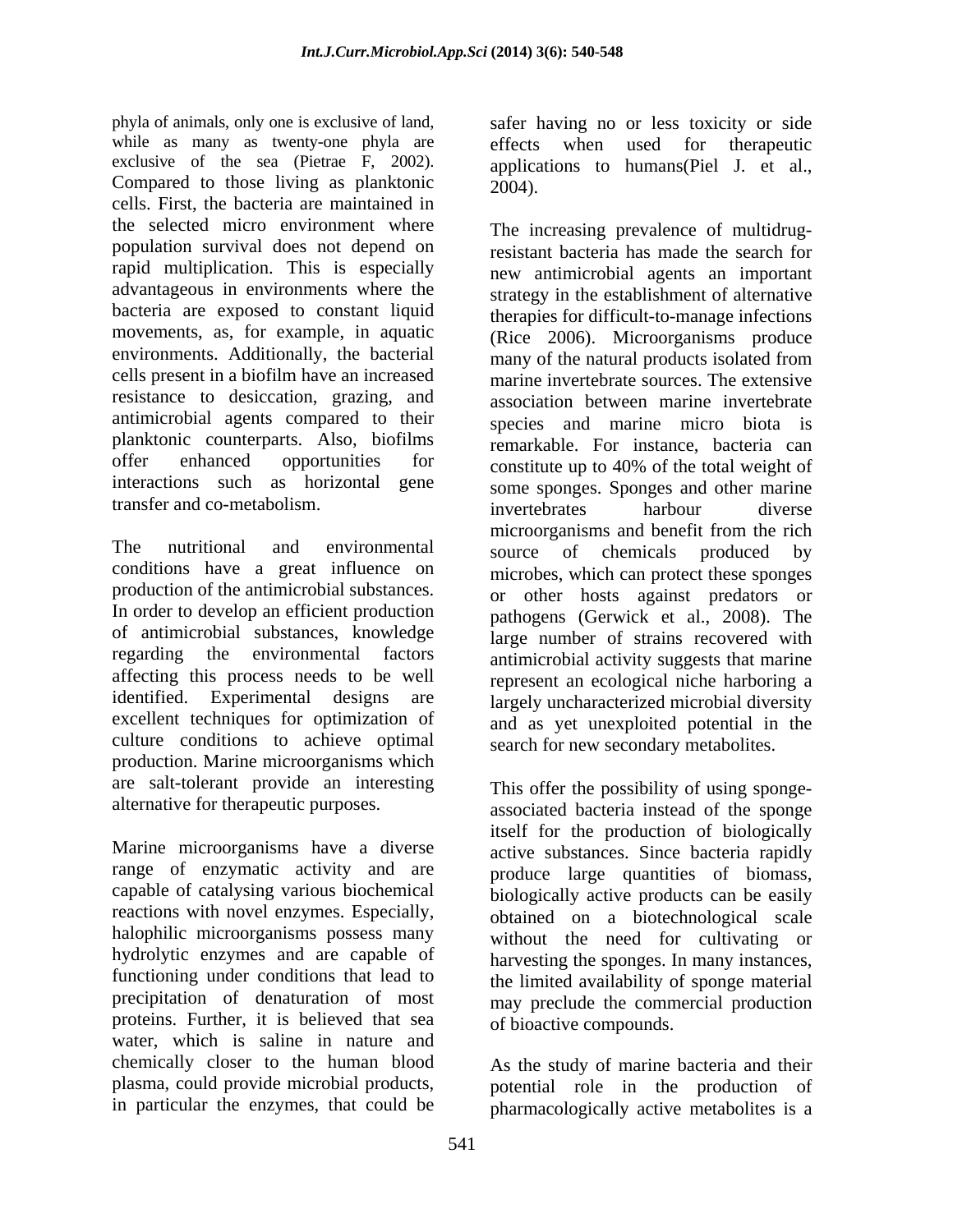promising new topic for research, in the after hospital admission. A group of male present study we isolated and outpatients with asymptomatic HIV characterized bacteria with antimicrobial infection was also studied. (Ana Maria activities from clinical pathogens.

The Acquired immunodeficiency The majority of isolates was resistant to syndrome (AIDS) has predominantly occurred in young adult or middle aged males, a population otherwise expected to be at very low risk for urinary tract In a prospective 4-month study in 1991 we infection (UTI). However, some found that the vast majority of isolates was uncontrolled studies have suggested that susceptible to aminoglycosides, men with AIDS may be at increased risk for bacteriuria. Recently, a controlled longitudinal study showed that men infected with the Human immunodeficiency virus (HIV), the **Description of the Study area**  causative agent of AIDS, who had CD4+ lymphocyte counts below 200 cells/mm3 Thondi is situated in the Palk Strait region were at increased risk for bacteriuria when of Tamil Nadu. The study area lies in the compared with other HIV-infected men latitude of  $99^{\circ}44$ "N and 79 10' 45" E. the

In spite of this elevation in the risk for bacteriuria, the frequency of symptomatic **Isolation of marine organism** UTI has not yet been shown to be significantly increased among HIV-Isolation using differential media the water infected men, in comparison with a similar sample was serially diluted and spreaded population without HIV infection. into the Zobell marine agar medium. After Furthermore, Welch et al suggested that incubation period the bacterial species most cases of asymptomatic bacteriuria in enumerated on the Zobell marine 2216e HIV infected men may be self-limited. Thus, clinical relevance of UTI as a cause the total number of bacterial counts was of morbidity in male patients with HIV expressed as Colony Forming Unit (CFU). infection has not been established.

and of symptomatic UTI in adult males their morphology morphological with HIV infection, we conducted a characterization was studied. The a group of male patients without HIV infection, both studied within 24 hours

Felix De Pinho., 1994)

### **Urinary tract infection In- Men with Antibiotic resistancein urinary tract AIDS infections**

amoxicillin and co-trimoxale, and the proportion of resistant *Escherichia coli* isolates increased during the study period. susceptible to aminoglycosides, amoxicillin/ clavulanate.

# **Materials and Methods**

but with higher CD4+ lymphocyte counts. marine water were collected from Deep Sea during month of (December 2014)

## **Isolation of marine organism**

(Hi-media) agar medium were counted and

To investigate the frequency of bacteriuria dominated colonies were picked out and controlled, cross-sectional study, dominated colony were streaked and the comparing a group of men with AIDS with pure culture were stored for further The colonies were counted and the their morphology morphological characterization was studied. The studies.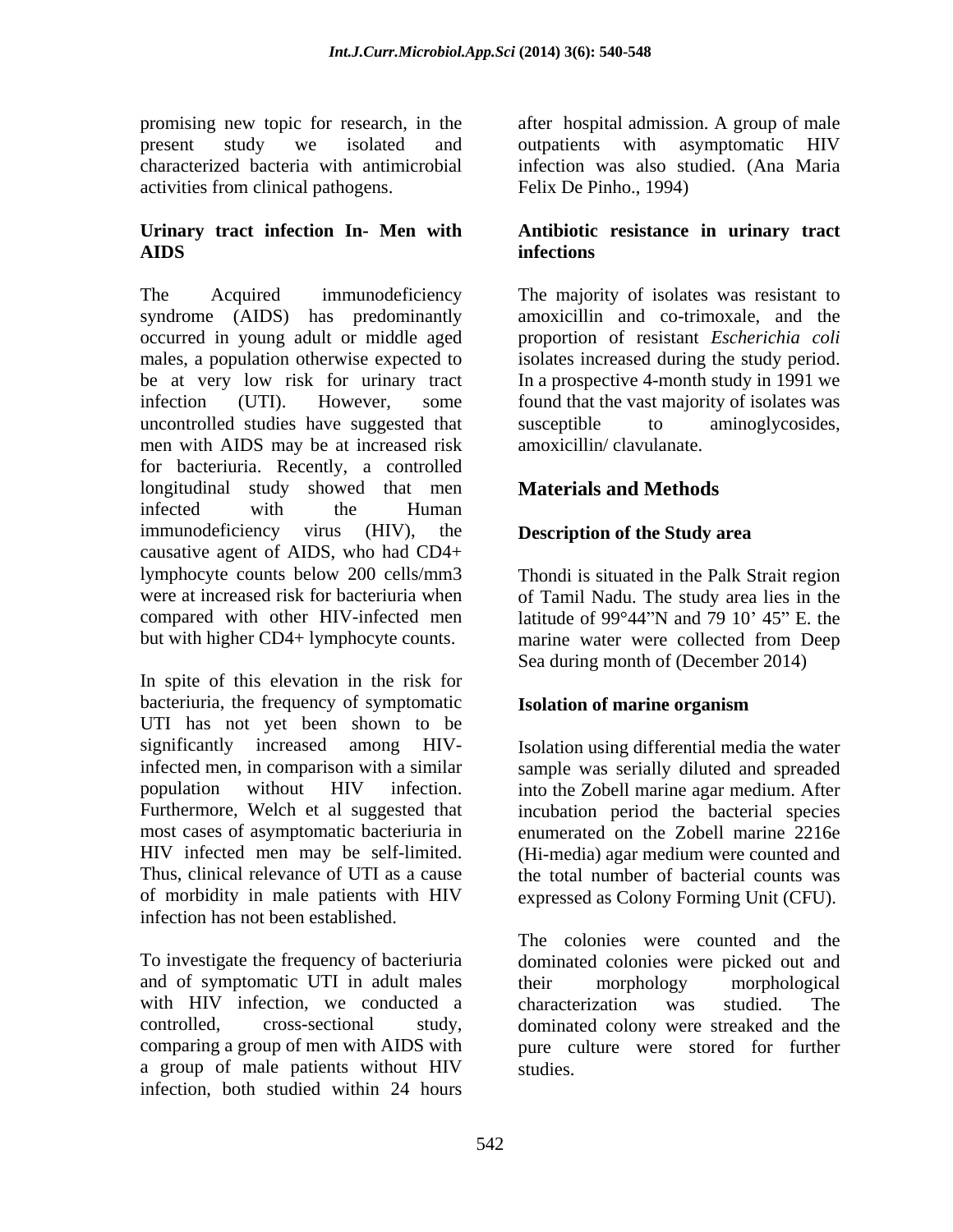The clean catch of early morning mid stream urine from HIV patients from by Agar Well Diffusion Assay (Perez et Nammakal District were collected in a al., 1990). The agar well diffusion method sterile container. The urine samples was used for the inhibitory effects of crude associated pathogens were isolated by extract of marine organism against the serial dilution method. The chosen isolates clinical pathogens such as *Staphylococcus*  were identified using standard staining and *aureus*, *Pseudomonas aeruginosa*, biochemical test. (Bergey's manual Holt et Escherichia coli and Klebsiella al., 1994). *pneumonia* extract was loaded on the

Extraction of total proteinsMarine bacteria isolated were cultured in 300 ml Marine Five wells (6 mm in diameter) were made FePO4 0.1 g, dissolved in (seawater, pH equidistance in each of the plates using a  $7.2-7.6$ ) for the production of bioactive sterile cork borer. Up to  $25\mu$  to 100  $\mu$  of compounds in 500 ml Erlenmeyer flasks. Flasks were incubated on a rotatory shaker at 220 rev/min at 25 C. After 7 days of using sterile automatic pipettes, with the cultivation. The culture was centrifuged. After centrifugation (16,000 g, 20 min) at 4 °C, the supernatant was collected and the crude extract obtained. The crude extract of bacteria was fractionated by salting out with increasing concentrations of expressed as the mean zone of inhibition ammonium sulfate. Solid ammonium sulfate was slowly added to the above microbe.. crude extract with gentle stirring, up to 35% saturation in 20 min. After the crude **Purification of proteins** extract was left at 4°C with the ammonium sulfate under vortexing for another 40 min, the protein precipitate was collected by centrifugation (16,000 g, 20 min) at  $4^{\circ}$ C. The supernatant was transferred to another at the ammonium sulfate saturation of 0beaker, and solid ammonium sulfate was

The mixture was treated as above. extract at 70%-100% saturation of Likewise, another protein precipitate was protein pellets was suspended in 10 ml of ice-cold PBS (10 mM, pH 8.0), and dialyzed against a large volume (3 L) of distilled water for 24 h at 4 °C. Dialysis

**Isolation of HIV infected patients urine** bags were employed. During this process, **associated pathogens**  the dialysate was changed three times to completely remove any residual ammonium sulfate. Antimicrobial Activity by Agar Well Diffusion Assay (Perez et *aureus, Pseudomonas aeruginosa, Escherichia coli and Klebsiella*  Muller Hinton agar plates.

> Five wells (6 mm in diameter) were made each concentration of the extract were respectively introduced into the wells stock in one well. It was allowed to diffuse at room temperature for 2 hrs and the plates were incubated to 37°C for 24 hrs. Diameters of the inhibition zones were measured. The antibacterial activity was diameters (mm) produced by marine microbe...

## **Purification of proteins**

added to it up to 70% saturation. were active in the antimicrobial activity. obtained at 70%–100% saturation of mM Tris-HCl, pH 7.46 for 5 h and the ammonium sulfate. Each of the three Anion exchange chromatography (DEAE Sepharose Fast Flow): The Fraction-I, Fraction-II, and Fraction-III were obtained at the ammonium sulfate saturation of 0- 35%, 35-70% and70-100%, Fraction III Fraction III were obtained from the crude extract at  $70\% - 100\%$  saturation of ammonium sulfate was dialyzed against 10 mM Tris-HCl, pH 7.46 for 5 h and the dialyzed solution was subsequently injected into a DEAE Sepharose Fast Flow column, which was pre-equilibrated with the aforementioned Tris-HCl buffer. The column was washed with the same buffer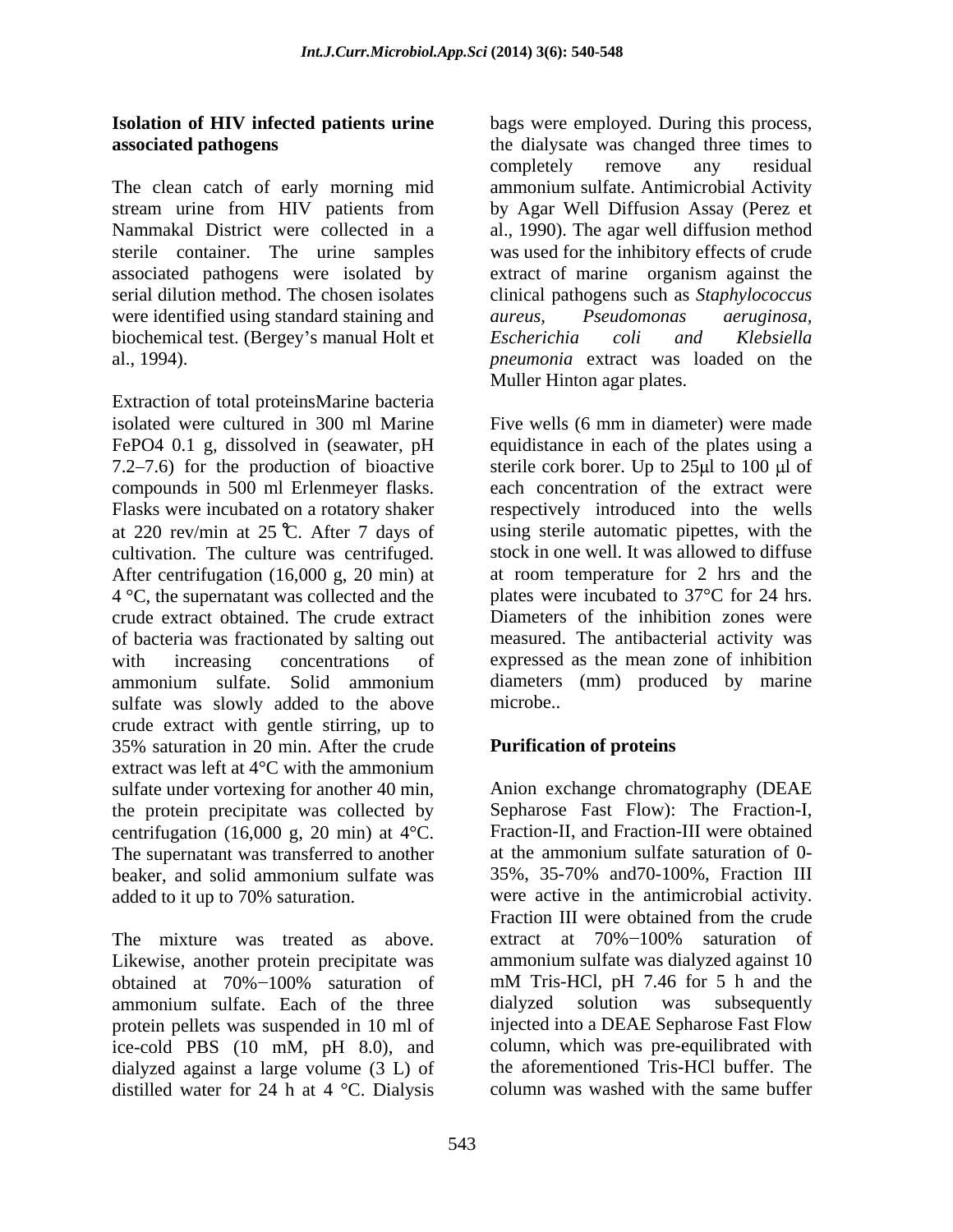pH 7.46 at 4 °C. Aliquots of 5 ml/tube named G-1, G-2, and G-3 were collected coli and Klebsiella pneumonia. respectively.

The protein content of total protein extract fraction-III, G-1, G-2 and G-3 was Escherichia coli and Klebsiella

Marine bacteria have been recognized as important and untapped resource for novel bioactive compounds (Anand TP,et al 2006). Development of marine shows the maximum results of 18.2 mm biotechnology is expected to produce novel compounds that may contribute significantly towards drug development isolated several marine bacteria (see Methods) for extraction of some possible types of antimicrobial compounds active against drug resistant organisms. To demonstrate and characterize this possible antagonistic ability, antibiotic resistant clinical isolates and indigenous marine

In present study the about 36 bacterial water and all of them have been tested for the antimicrobial sensitivity against (Kondratieva LM, Vakhusheva EV 1991).*Staphylococcus aureus, Escherichia coli, Klebsiella pneumonia and Pseudomonas*

until the baseline returned to zero and *aeruginosa* sp by Agar well diffusion remained stable. The column was then assay. Of them, twelwe strains were eluted with increasing concentration of shown sensitivity against two pathogenic NaCl prepared in 10 mM Tris-HCl buffer, bacteria Escherichia coli and Klebsiella were collected at a flow rate of 1.2 ml/min of marine microbes the Fraction I, Fraction and the absorbance was measured at 280 II, Fraction III shows the greater effect nm. Seven A280 nm peak fractions, against the clinical pathogens *Escherichia*  bacteria *Escherichia coli and Klebsiella pneumonia*. Of the antimicrobial potential

**Protein assay inhibition.** The results suggested that the determined by lowry's method Sodium *pneumonia*. From the curve of elution in dodecyl sulfate-polyacrylamide gel electrophoresis (SDS-PAGE). The Sodium chromatography Three A280 nm peak dodecyl sulfate-polyacrylamide gel fractions, named G-1, G-2, G-3 were electrophoriesis (SDS-PAGE) analysis collected respectively. In the previous was Performed (Fraction III and G1). studies of the Liyan Song et.al 2008 **Results and Discussion** invertebrates. The antimicrobial potential over the next decade. In this study, we amino acid analyzer for the two fractions *coli* and *Klebsiella pneumonia*. Fraction III shows greater zone of fraction-III needed further purification in order to unveil the active components of *Escherichia coli* and *Klebsiella*  DEAE Sepharose Fast Flow isolated seven fraction from the protein of of the marine microbes the G-1, G-2, G-3 shows the greater effect against the clinical pathogens *Escherichia coli and Klebsiella pneumonia*. Among that G-3 shows the maximum results of 18.2 mm and 15.4 mm against *Escherichia coli* and *Klebsiella pneumonia*. Estimation of amino acids was done using an automatic of FIII and G3. In the previous (Yamamoto et al., 1994 study the aminoacids were studied and results were similar to the present studies).

bacteria were used as revelator. chromatography and the antimicrobial strains were isolated from the marine because of the biopotentiaal of the In the present studies the crude extract were partially purified by the ion exchange activity was analysed and the compound was considered as the bioactive compound because of the biopotentiaal of the compound against the clinical pathogen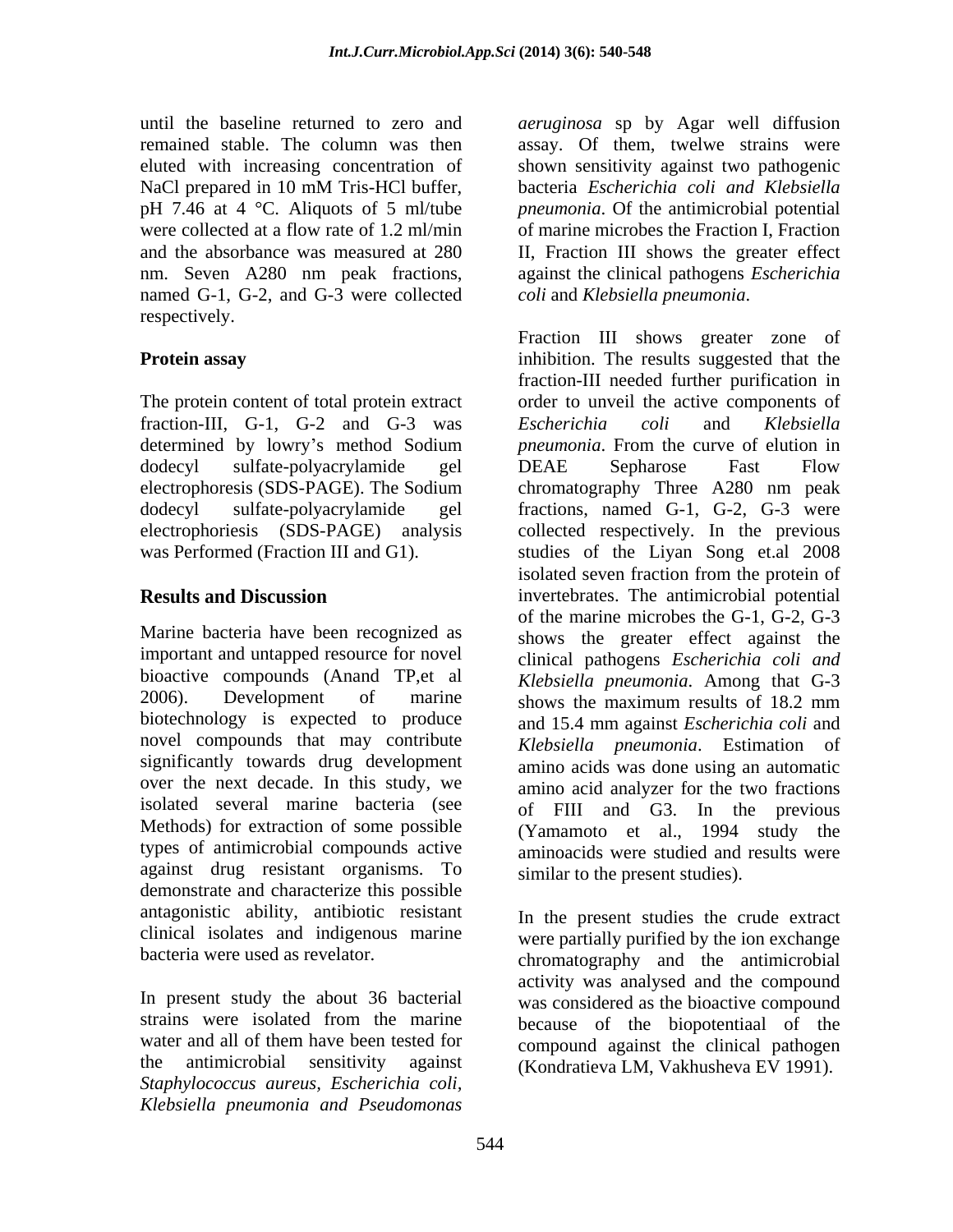# **Antimicrobial Activity by Agar Well** fraction-III needed further purification in

The antimicrobial potential of the marine microbes the Fraction I, Fraction II, Fraction III shows the greater effect when against with the clinical pathogens, **Sepharose Fast Flow chromatography** *Escherichia coli* and *Klebsiella pneumonia*. Fraction III shows greater Column specification: 1.6 × 30 cm; zone of inhibition in various concentration Equilibrate liquid: buffer C (Tris-HCl, pH of (25 µl, 50 µl, 75 µl, 100 µl). The higher concentration of 100 µl of sample shows the greater results. The high concentration Sample: Fraction-III: Detection of the 100 µl of the crude sample exhibit wavelength: UV 280 nm; Flow rate: 1.2 higher zone of inhibition against the *Escherichia coli* (14mm), *Klebsiella pneumonia* (13mm), which shown in the table. The results suggested that the

## **Crude extraction**

**Diffusion Assay (Perez et al., 1990)** order to unveil the active components of *Escherichia coli and Klebsiella pneumonia.* 

# **The curve of elution in DEAE**

7.46, 10 mM);

Sample: Fraction-III; Detection mL/min; Collection rate: 5 mL/tube.

| Name of                    | Crude extract exhibit zone of inhibition in mm |       |       |             |                                       |
|----------------------------|------------------------------------------------|-------|-------|-------------|---------------------------------------|
| the                        |                                                |       |       |             |                                       |
| organisms                  | $25 \mu$ l                                     | 50 µl | 75 µl | $100 \mu l$ | Antibiotic<br>streptomyci<br>n 100 µl |
| Fraction I                 |                                                |       |       |             |                                       |
| Escherichia                | 3                                              | 3     | 3.3   | 4           | 6                                     |
| Coli                       |                                                |       |       |             |                                       |
| Klebsiella<br>pneumonia    | 4.2                                            | 4.5   | 4.8   | 4.8         | 8                                     |
| <b>Fraction II</b>         |                                                |       |       |             |                                       |
| <b>Escherichia</b><br>Coli | 5                                              | 5     | 6     | 6.2         | 6                                     |
| Klebsiella<br>pneumonia    | 6                                              | 6.3   | 7     | 7.2         | $\overline{\mathbf{8}}$               |
| <b>Fraction III</b>        |                                                |       |       |             |                                       |
| <b>Escherichia</b><br>Coli | 10                                             | 12    | 12.5  | 14          | 6                                     |
| Klebsiella<br>pneumonia    | 12                                             | 12.5  | 13    | 13          | $\overline{\mathbf{8}}$               |

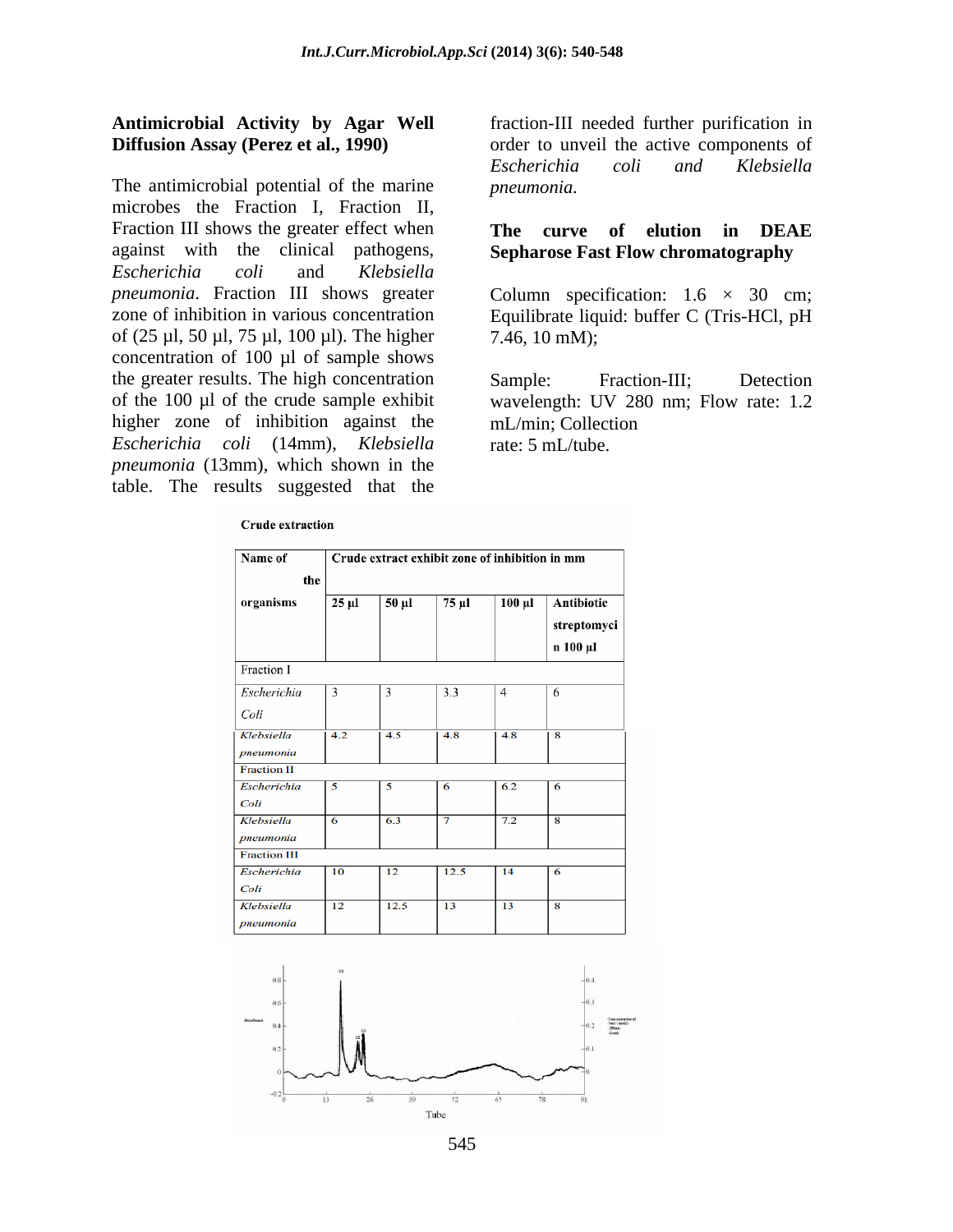14.4kDa to 97.4 kDa). Three bands urine pathogens. Based on the appear, the molecular weight of band



Life originated in the sea and has sustained itself to the present day. The Marine ecosystem is a rich source biological<br>discoverity. This has been smalled in the **Acknowledgments** diversity. This has been exploding in the discovery of unique chemicals having potential for industrial development as pharmaceuticals. In recent years, a correct of the Science,<br>Salem Tamil Nadu, India and V.H.N.S.N. significant number of novel secondary<br>College, Virudhunagar for providing metabolites with potential conege, virtualization providing pharmacological properties have been discovered from marine organisms. The<br>
letter References world's oceans comprise the largest part of the biosphere and contain the most ancient

seawater. Several studies have indicated that the HIV patients urine sample contain the pathogenic microbes. Reduction of initial bacterial load in urine is of prime importance in an attempt to improve the

**Characterization of purified proteins**  health of the patient. Hence the present To estimate the molecular weight of G-3, Molecular weight marker (range from marine water against the HIV infected 46kDa, band 35kDaand band 32kDa. isolated and all of them have been tested study was undertaken to produce valuable secondary metabolites from the natural urine pathogens. Based on the morphological characters, 36 strains were for the antimicrobial sensitivity against *Staphylococcus aureus, Escherichia coli, Klebsiella pneumonia and Pseudomonas aeruginosa* sp by Agar well diffusion assay. Generally, the bacteria organism isolated from seawater showed maximum sensitivity against several human bacterial pathogens. The earliest marine bio active compounds were isolated from natural product of marine microorganisms. The bioactive secondary metabolites isolated from seawater are produced by functional enzyme clusters, originated from the seaweeds, seagrass and sponges associated microorganisms. A wide range of chemical and functional diversity has been observed among bioactive compounds. Of the various classes of compounds, polyketides, alkaloids, fatty acids, peptides and terpenes are the most abundant ones.

## **Acknowledgments**

The authors are thankful to the authorities of AVS College of Arts And Science, Salem Tamil Nadu, India and V.H.N.S.N. College, Virudhunagar for providing required facilities to complete this work.

## **References**

- and diverse forms of life.<br>
(2009). Resistance patterns of The bacterial organisms isolated from Staphylococcus aureus and Pseudomonas aeruginosa. Science Adamu AY, Ahmad A ,Olonitola OS (2009). Resistance patterns of Staphylococcus aureus and Pseudomonas aeruginosa.Science World Journal Vol 4 (No.1).
	- Alim Isnansetyo, Yuto Kamei (2009), Bioactive substances produced by marine isolates of Pseudomonas. J Ind Microbiol Biotechnology.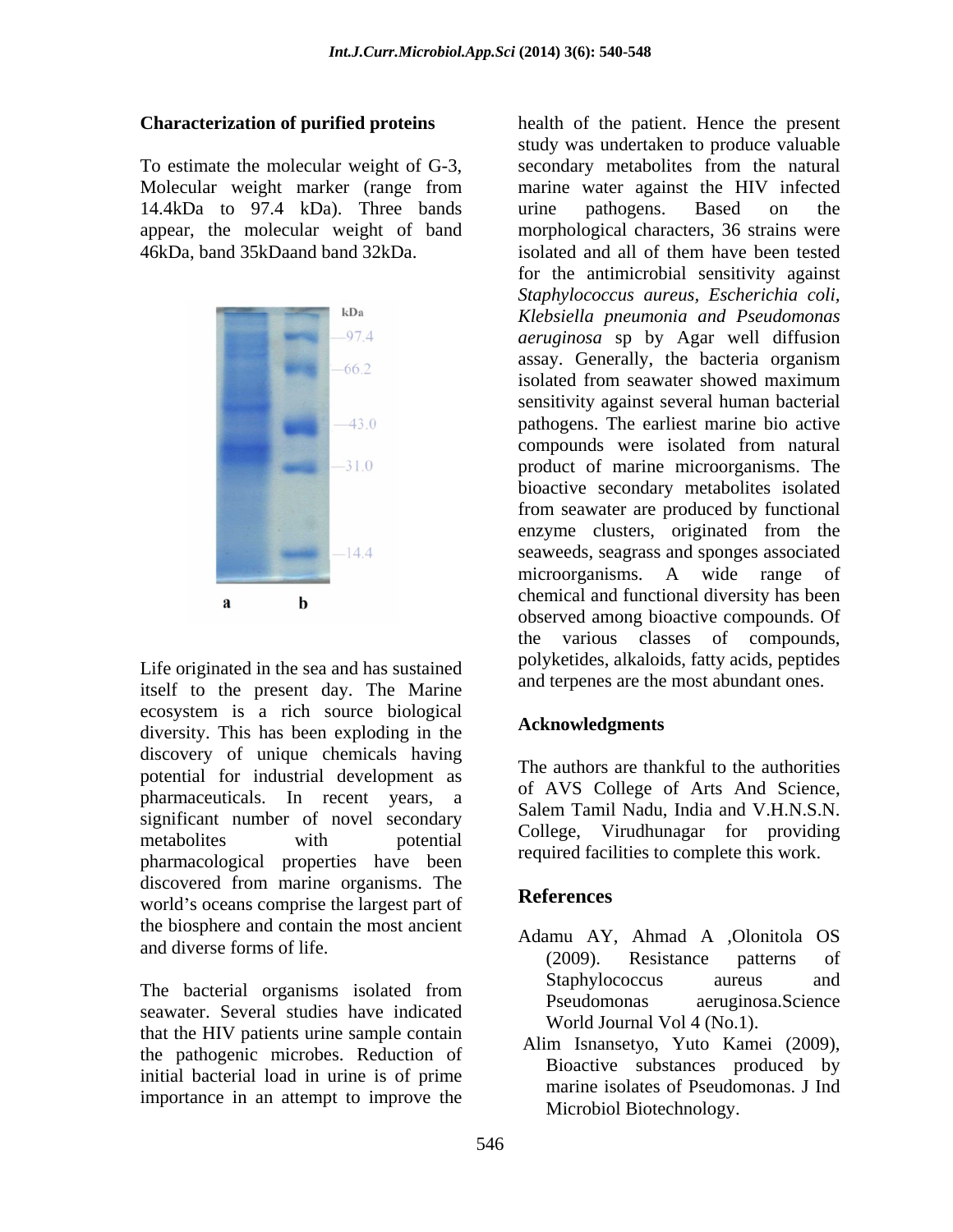- Ana Maria Felix De Pinho, Guilherme Halpem, Carla Aparecida BrazGouvea, Mauro Schechter (1994).Urinary tract
- Andrej Weintraub (2007). Entero Barbosa Moreira, Flávia Lúcia Piffano Division Of Clinical Bacteriology, Journal Of Medical Microbiology,56:
- Bowman JP (2007). Bioactive compound significance of marine bacterial genus
- Bushra Uzair, Nuzhat Ahmeda, Faryal Richard A, Long , Farooq Azam (2001). Pakistan coast for drug discovery.. 4975–4983
- Elisabetta Chelossia, Martina Milaneseb, Experimental Marine Biology and
- Evans J k, Mcowan A, Hillman R
- Antibiotics Susceptibility Profile. African
- Santoro Lopes, Celso Ferreira Ramos [jandipe A, Ogun A, Adedeji O, Udeze Filho, OmarDaRosa Santos, Marcia O (2009). Antibiotics Sensitivity and Pinto Barros De Oliveira, Marcia Resistance Patterns of Uropathogens to infection in- men with AIDS Infections in Ibadan,4 (2): 105-109. Okonko O, Donbraye-Emmanuel B, Ijandipe A, Ogun A, Adedeji O, Udeze Nitrofurantoin and Nalidixic Acid in Pregnant Women with Urinary Tract
- Genitourin Med.,70:30-34. Palloma Rodrigues Marinho, Ana Paula aggregative *Escherichia coli* : Costa Pellegrino,Guilherme Muricy, Epidemiology, Virulence And Maria do Carmo de Freire Bastos, Detection Karolinska Institute, Kátia Regina Netto dos Santos, Marcia Department Of Laboratory Medicine, Giambiagi-deMarval, Marinella Silva Karolinska University Hospital, Huddinge, 14186 Stockholm, Sweden antimicrobial substances against 4–8. Consulto Cruz vol. 104. Laport. (2000).Marine Pseudomonas putida: a potential source of antimicrobial substances against antibiotic-resistant bacteria. Mem. Inst. Oswaldo Cruz vol.104.
- synthetic capacity and ecological K(2005). Isolation and identification of pseudoalteromonas. Mar Drugs. Dec 18;5(4):220-41. journal of water and health 0.3-1 Randy P, Revetta, Mark R, Rodgers ,Brian freshwater bacteria antagonistic to Giardia intestinalis cysts Kinkle
- Vali Mohammad, Viqar Uddin Ahmad, and David Edwards (2009). Screening of marine bacteria of Environmental Microbiology; 67(11): Antagonistic Interactions among Marine Pelagic Bacteria. Applied 4975 4983
- Potential Proc. Pakistan Acad. Sci. Raftari M, AziziJalilian F, Abdulamir A S, 46(3):137-144. Anna Milanoc, Roberto Pronzatob, Giovanna Riccardi (2004). *Escherichia coli* African Journal of Characterisation and antimicrobial Microbiology Research., Vol. 5(20): activity of epibiotic bacteria from pp. 3113-3121, 30. Raftari M, AziziJalilian F, Abdulamir <sup>A</sup> S, Sobhan Ghafurian,Radu S, Sekawi Z, AbuBakar F(2011).Optimized Antibacterial Measures Against pp. 3113- 3121, 30.
- Petrosia ficiformis(Porifera, Robert R, Muder, Carole Brennen, John D, Demospongiae). Journal of Rihs, Marilyn M, Wagener, Asia Ecology 309: 21–33. (2006). Isolation of Staphylococcus Obman, Janet E. Stout, Victor L aureus from the Urinary
- J,Forstergenitourin G E (1995). Tract: Association of Isolation with<br>Incidence of symptomatic urinary tract Symptomati Urinary Tract Infection infections in HIV Med., 71:120-122. and Subsequent Staphylococcal Journal of Microbiology Research., Pittsburgh Healthcare System and Vol. 5(20): pp. 3233-3236, 30. University of Pittsburgh School ofTract: Association of Isolation with Symptomati Urinary Tract Infection and Subsequent Staphylococcal Bacteremia Veterans Affairs Pittsburgh Healthcare System and